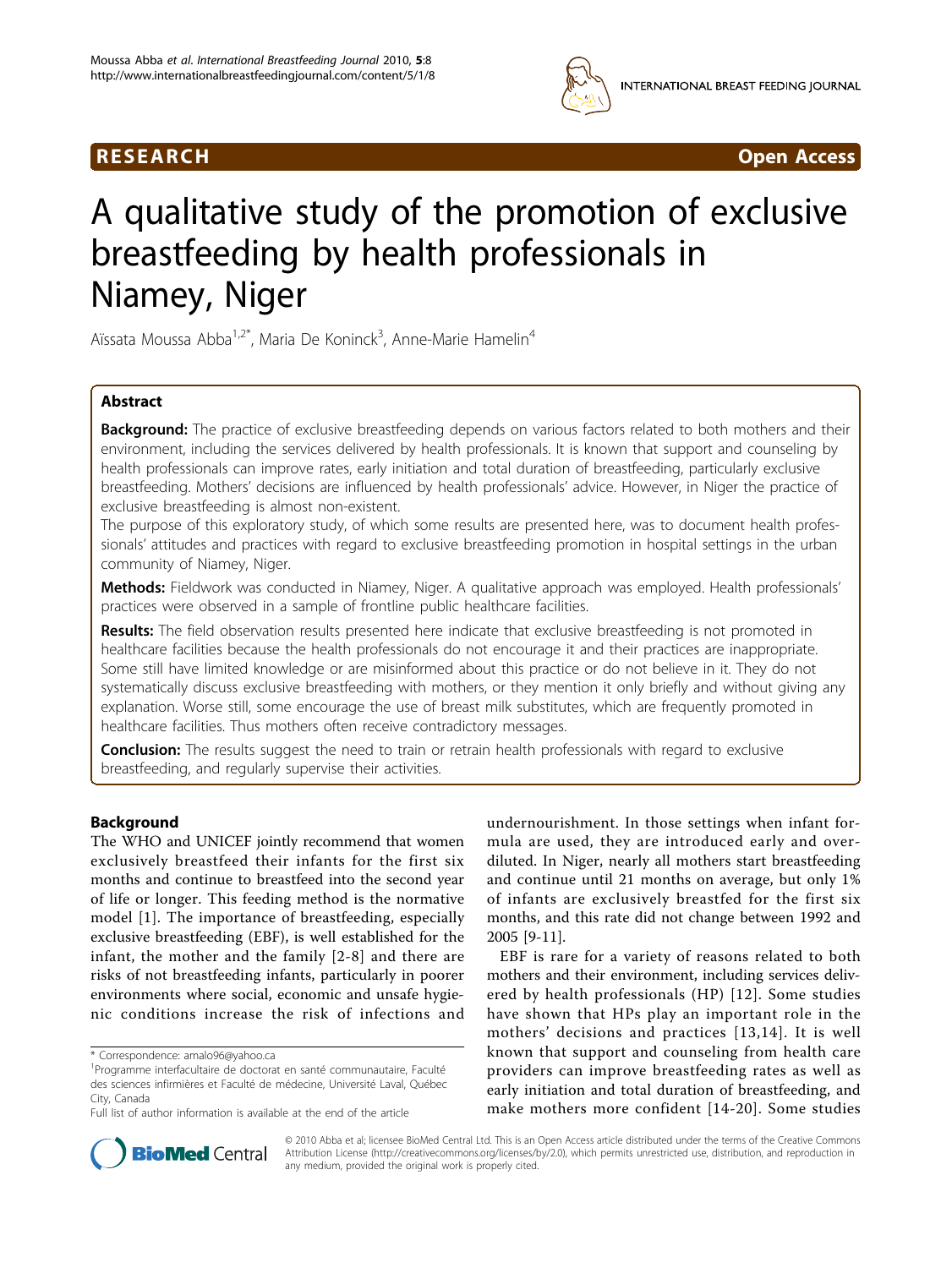found that mothers often report being given incorrect or incomplete information, or that physicians were apathetic about breastfeeding during medical visits [[13,14](#page-6-0),[21,22](#page-6-0)]. Other studies also showed a general lack of breastfeeding knowledge among HPs (nurses, medical assistants, physicians, pediatricians) [[23-25](#page-6-0)]. No study has looked at these aspects of EBF promotion among HPs in Niger. Thus, the aim of this study was to explore HPs' attitudes and practices with regard to EBF promotion in hospital settings in the urban community of Niamey, Niger. More specifically, the objectives were to document HPs' attitudes and practices with regard to EBF promotion, to identify those that might hinder increased EBF rates in Niger, and to suggest interventions that could help improve the situation.

# Methods

We based our approach on Lutter's theoretical model, which identifies three levels of determinants (individual, family and society) that influence feeding practices, including breastfeeding, and looked specifically at the level of society, which is the level at which the author places attitudes and medical norms [[12](#page-6-0)]. Our observations focused on the dimensions found in previous research on this determinant in other settings. These studies indicated that sociodemographic variables and knowledge would influence HPs' attitudes, which in turn motivate them and determine their practices. These practices are also influenced by available resources and working conditions [[20,26-28\]](#page-6-0).

# Study design

Given the lack of data on this subject, our study was exploratory and employed a qualitative approach. Two data collection techniques were used. In the first phase, we made direct observations in a sample of three healthcare facilities (HF) in Niamey, and in the second phase, discussion groups were organized with 43 volunteer HPs recruited in a sample of twelve HFs in Niamey. The findings from these discussion groups are the subject of another publication [[29\]](#page-6-0). This article reports the data collected through observing HPs' practices and their working conditions. We also systematically paid attention to the interactions between HPs and mothers to determine 1) if EBF was discussed, 2) if explanations and advice were given, and 3) if the context reflected the HFs' official position that EBF must be promoted. One of the indicators of this last dimension was the attention given to infant formula.

The observations were conducted overtly by the first author of this article. They were done initially, before the focus groups, in order to avoid introducing a bias such as HPs trying to modify their usual practices after discussions on desirable attitudes or behaviors. The observations took place within working hours, generally from 8 am to 2-3 pm every day for 82 days from 7 January to 28 March 2008 in a maternity hospital, an integrated health center (CSI) type 1 [a first line health center which serves 5,000 residents] and a CSI type 2 [a first line health center which serves 5,000 to 15,000 residents and has 5 to 10 beds for observation], which are frontline public HFs used by most of the Niamey population. The three HFs in the sample were randomly chosen from the 37 HFs in the three districts of Niamey.

# Data collection tools and analysis

The conceptual framework guided the construction of an observation grid used to record information about the general situation in the HFs and the practices of the HPs. It covered the dimensions mentioned above and was used to compile information regarding the advice and explanations given to mothers about feeding infants, techniques for expressing and preserving milk, assistance with putting the baby to the breast and the duration of interactions. During the observations, informal discussions also took place with some practitioners and mothers. A journal was kept to record the notes presented in this article. Data analysis was conducted manually. The content of the recorded material was analyzed following the steps described by Mayer and Deslauriers [[30](#page-6-0)]. First, the notes were entered for each HF. Then, using an inductive approach, the notes were coded for the meanings found and grouped into subthemes, from which themes were identified. These themes were added to those from the observation grid and used for the different analyses.

# Subject selection and ethical considerations

All 31 HPs working in the HFs in the sample were eligible since the only criterion was to be employed in one of the facility included in the sample. Indeed, all HPs working in frontline health structures, whatever their characteristics (age, school level, experience etc.) are in regular contact with pregnant or postpartum women and are supposed to take any opportunities to promote exclusive breastfeeding. A pamphlet introducing the researcher and describing the nature and procedures of the study, management of the data and the dissemination of results, as well as the personal benefits, risks and rights related to participating, were given to all the HPs observed. Written consent was obtained from each participant and a commitment was made to safeguard confidentiality and anonymity. The study was approved by the Research Ethics Committee of Université Laval in Québec City, Canada and authorized by the public health department in Niger.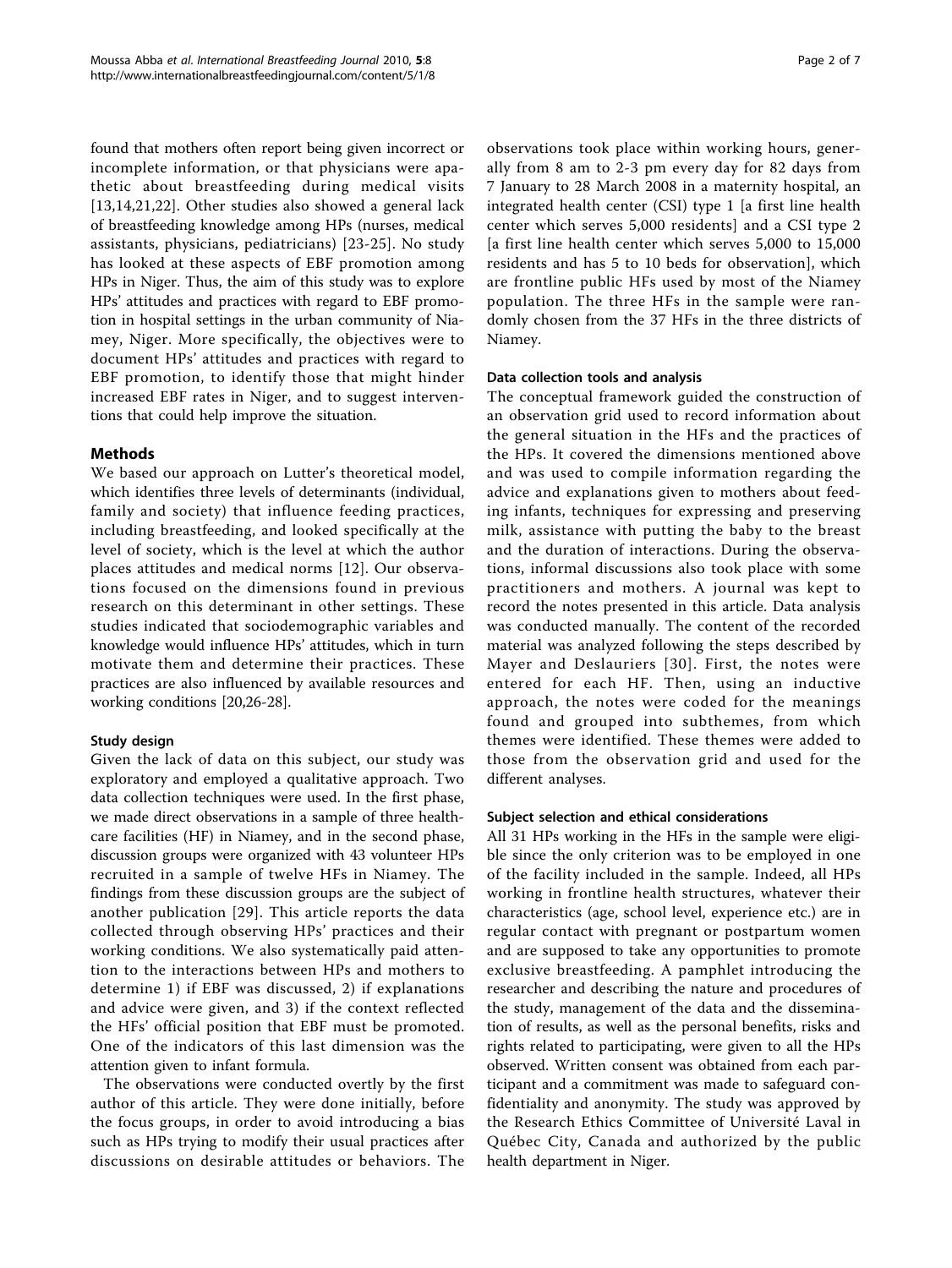#### Results and discussion

Several studies have shown that support from HPs improves breastfeeding rates in general and EBF in particular [[15-17,20](#page-6-0)]. However, according to our observations, this support is non-existent or inadequate in some Niamey HFs. EBF promotion does not seem to be a priority for the HPs concerned.

#### Context and resources of the healthcare facilities

Our observations took place during various types of consultation where pregnant women, women giving birth and mothers of infants up to six months of age are seen, and also consultations involving vaccinations, healthy and sick infants.

#### Physical environment

Generally speaking, the internal organization and certain practices in the HFs were not conducive to promoting EBF effectively. Access to the premises was not controlled. We witnessed purely commercial activities unrelated to health care, such as auction sales. These activities went on during consultations, which distracted the mothers and increased the noise level, making discussions between mothers and professionals difficult [[31](#page-6-0)]. Often mothers entered the children's consulting room in groups of two or three and there were no baby changing tables or chairs for them to use. Such conditions were not at all conducive to being able to promote EBF effectively. In-depth one-on-one interviews to give advice to each mother were difficult to do and often done hastily. On the other hand, there were certain practices that should be maintained and encouraged in the HFs, such as the absence of nurseries, as recommended by the WHO [\[32\]](#page-6-0). Babies stayed in the same room as their mother, which encourages mother-child interaction and the initiation and practice of on-demand feeding. In addition, HPs took away from the mothers all visible equipment used for mixed feeding, such as cups and baby bottles. However, HPs did not explain the reasons for these actions to the mothers and particularly the dangers of not exclusively breastfeeding, including the fact that the infant would not benefit from the antibodies in the mother's milk and be more vulnerable to infections such as acute respiratory infections and diarrhea diseases [[1,3,5\]](#page-5-0), which are some of the leading causes of infant mortality in Niger [[33\]](#page-6-0).

#### Human and material resources

Niamey HFs have to deal with staff shortages and difficult physical conditions. HP workforce levels in Niger do not meet WHO standards. As one midwife explained: "We are overwhelmed to the point of asking volunteers and trainees to help because sometimes we have as many as 450 deliveries per month." She added that: "Working conditions are very difficult. There is absolutely no disposable equipment. Everything is reusable and used again after disinfecting it with bleach. The facility does not have a generator so every midwife has to carry a flashlight to use during power cuts. If the water is cut off, the guard is the only person with a key to access the water tank".

Even though HPs followed certain practices recommended to encourage breastfeeding, such as immediate skin-to-skin contact after delivery, they did not offer any assistance with initiating breastfeeding in the first half hour after birth. They were more concerned with disinfecting the equipment and caring for the mothers (sutures, for example) and babies (e.g., measuring them) as well as women in labour. During all our observations, we never witnessed HPs providing practical sessions for mothers, such as showing them how to put the baby to the breast. The only situation we observed where EBF was explained in detail and putting the baby to the breast was checked and corrected involved a "femme relais" (FR) [femmes relais are women residing in the districts where the healthcare facility is. They are usually older women who have experience with childbirth and infant health and know most of the women of childbearing age in the area they cover. They are volunteers who are trained by health professionals to educate the population on certain health-related matters. Their number varies from district to district]. Some HPs maintained that they did not have enough time to promote EBF. They said that each day they see "between 30 and 50 pregnant women just for prenatal checkups, not counting those who come for family planning" [midwife]. Also, in cases involving infants less than six months old suffering from diarrhea, the HPs were concerned with treating the diarrhea without thinking to ask about infant feeding method.

#### A valuable resource: "femmes relais"

The "femmes relais" are an important resource in promoting EBF, as was stressed by the HPs in the HFs observed and the discussion group participants. According to one nurse, four FRs were available to her HF, but did not really do much except on national vaccination days (NVD) for which they receive a bonus. Normally, they did things like cooking demonstrations, breastfeeding awareness, neighbourhood population mobilization during vaccination campaigns, and looking for women who stopped going to the HF. This HP added that: "they are very effective and know how to mobilize the women for all aspects, but they need a little bonus so they are more motivated" [nurse]. In fact, during our observations, the only time we witnessed detailed reasons given for recommending EBF was during a health education session conducted by an FR. She explained some of the benefits and practical aspects. She advised against bottle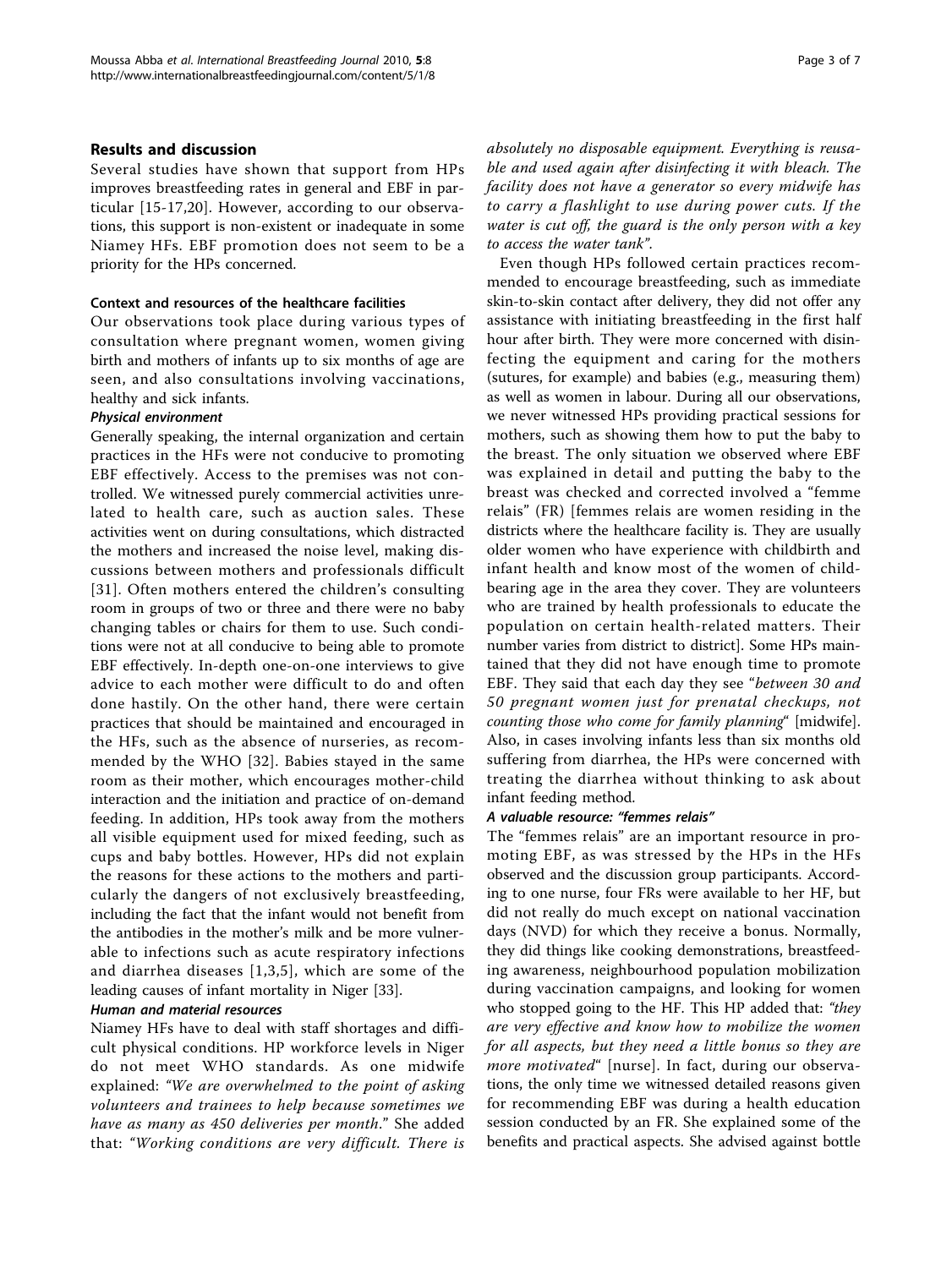feeding and stressed its many disadvantages. This FR also demonstrated the correct position for breastfeeding, then asked each mother to put her baby to her breast so that she could identify and correct incorrect positioning. As the discussion group participants pointed out, this example suggests that it would be beneficial to organize and train FRs as a resource to do promotional activities and help reduce the HPs' workload. In an informal discussion, one FR said: "We currently participate in the final health education session [before mothers leave the maternity ward] but not on a regular basis; we do not generally do home visits except in rare cases where we find pregnant women who do not come to prenatal checkups. However, we are frequently mobilized during NVD campaigns."

#### Promotion of infant formula

Contrary to the International Code of Marketing of Breastmilk Substitutes, infant formula promoters [generally called medical delegates, they are pharmaceutical laboratories representatives who are in charge of doing the promotion of their products, which include medicines and breast milk substitutes] try to convince HPs of the need to use these products to feed infants. For example, concerning so-called "starter" milk designed for infants up to six months, one promoter explained to HPs that: "Even if we stress breastfeeding, it is impossible to do without canned milk [this refers to tins of powdered infant formula], because some mothers have difficulty breastfeeding and others don't have enough milk, some can afford canned milk, the process of expressing breast milk is unpleasant; and furthermore, Healthmilk [fictitious name] contains essential amino acids that strengthen the baby's immune system; it is very similar to mother's milk" [medical delegate]. A midwife supported these arguments, saying that "it is important to help mothers feed their babies" and adding "even if our maternity ward is Baby-Friendly" [midwife]. Another medical delegate came to promote "drugs to stimulate appetite and control fever, vomiting and diarrhea." He told HPs that "they were designed for infants from one *month old*," gave them samples and recommended that they prescribe these products. Promoting and prescribing these types of products encourage mothers to introduce foods as early as one month. Few posters showing breastfeeding mothers and recommending EBF up to 4- 6 months could be seen in two of the three HFs we observed. However, there were others advertising infant formula, which inevitably discourages EBF. In one consulting room visited by about 70 mother/child dyads per day, there were no breastfeeding posters although a medical delegate had persuaded HPs to put up stickers advertising infant formula visible from the examination table. For example, when the mother of a healthy threemonth-old who was growing well told one HP: "I want to start giving him canned milk because I want to start going to the sewing room," the professional did not talk to her about the option of expressing and preserving her breast milk, but prescribed baby "Healthmilk", showing the mother the sticker and saying: "This is good milk, you see the beautiful baby" [social worker]. The HP told the mother to bring in the powdered infant formula so she could show her how to use it. With practices like these, HPs are encouraging mixed feeding and giving mothers the message that breast milk substitutes are also a good choice for infant nutrition and health.

Niger has subscribed to the international initiatives aiming at promoting, protecting and supporting breastfeeding which are mainly: the Code of Marketing of Breast-milk Substitutes, the Innocenti Declaration and more recently the Global Strategy for Infant and Young Child Feeding. Despite all this, the participants stated, and we also noticed during our observation sessions, that the Code of Marketing of Breast-milk Substitutes, to which Niger has subscribed, isn't taken into account because the promotion of these products is still done in the healthcare facilities since there is no strict control. This constitutes, according to them, an important obstacle to the promotion of exclusive breastfeeding. There were, in the same facility, contradictory messages which created confusion among mothers and even among certain HPs. Obviously, in this particular healthcare facility, it is difficult to achieve optimal food practices such as exclusive breastfeeding. Moreover, according to the evaluation made by UNICEF and the Ministry of Health of Niger, between 1996 and 2005, 36 healthcare facilities received accreditation as Baby Friendly Hospitals. However, in 2007 only 13 retained BFHI status; the others lost it because they didn't respect all the Ten Steps for Successful Breastfeeding and the International Code of Marketing of Breast-milk Substitutes [\[34\]](#page-6-0).

# Practices of health professionals Indifference or ignorance?

Health education group sessions given by the HFs on topics such as malaria, vaccination, prenatal checkups, prevention of mother-to-child transmission (MTCT) of HIV, etc., were usually organized by the HPs before the day's other activities. On average they lasted 15 minutes and did not include a question period. Some women did not understand the language in which they were given and there were no translation services. And EBF was rarely mentioned during these health education sessions or individual consultations. For example, out of 25 women seen in a day in one prenatal consulting room, breastfeeding was not discussed with any of them. Often HPs gave advice only to mothers who asked for it or had a particular problem, such as a low-weight baby. Our findings are similar to others reported in the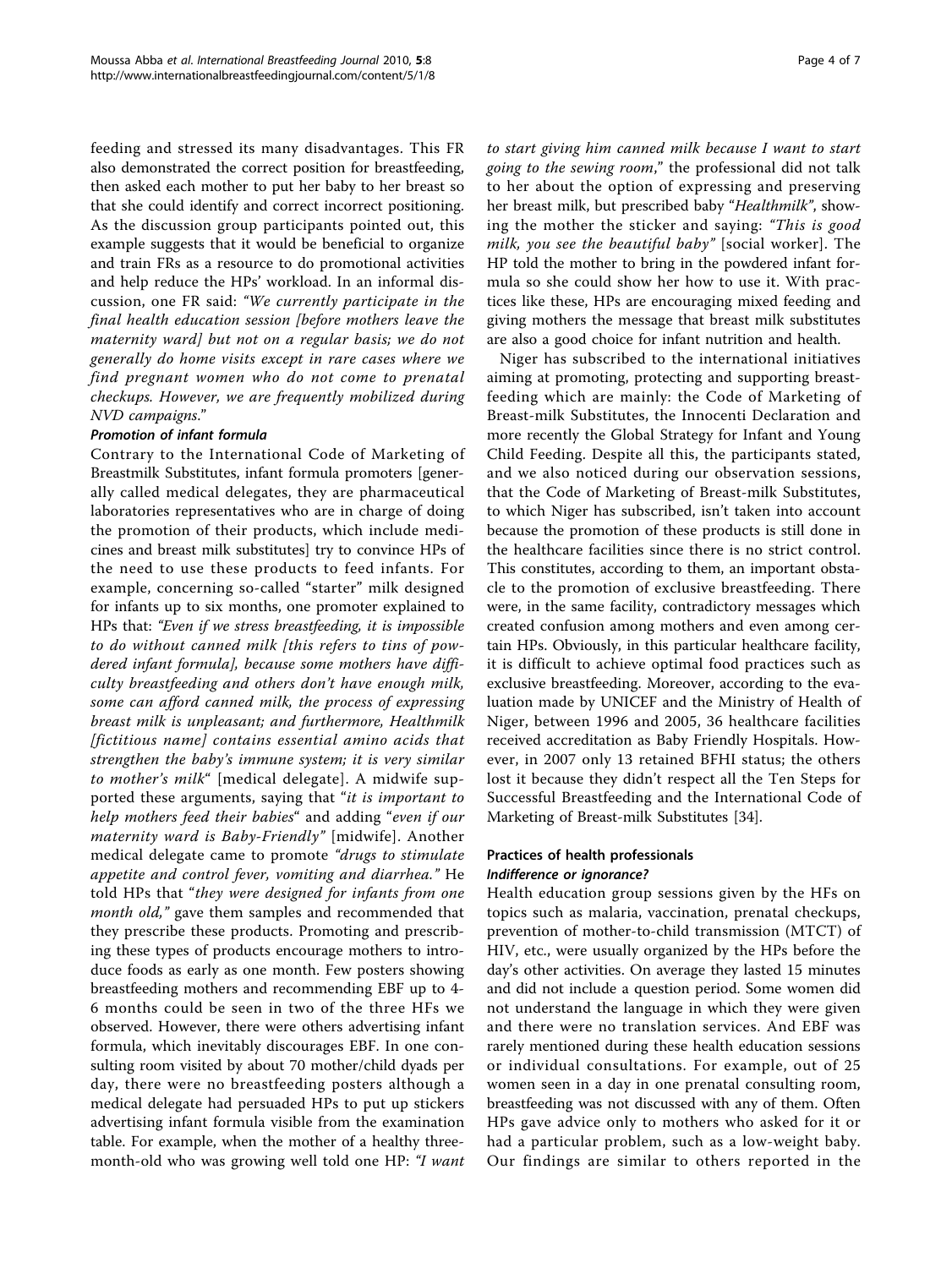literature [\[35](#page-6-0)]. During our observations, we noted that the most of the time (at least 60%) spent with each woman during prenatal checkups was devoted to MTCT counseling. Aspects related to mother and child nutrition were rarely mentioned. Mothers-to-be were not given any preparation, advice or explanations about feeding options. They were only encouraged to talk about their health problems and were not given the opportunity to ask questions about nutrition. In addition, depending on funding, HPs were motivated to stress one topic more than another. This source of motivation was confirmed by some of the discussion group participants; as one nurse said: "For example MTCT is the biggest topic right now because that program is very well funded. There is very little funding for breastfeeding." Funding is a very important aspect, because in Africa in general and in Niger in particular, HPs are paid to attend continuing education and retraining sessions.

With regard to practical help with breastfeeding, we did not see any HP provide this service during all our observations. Although some mothers used incorrect feeding positions in front of the HPs, the HPs did not intervene to help them. These HP behaviours might be attributable to certain obstacles that were brought up by the discussion group participants [[29](#page-6-0)]. Lack of training was mentioned as the main obstacle to EBF promotion. During informal conversations, some HPs told us that during their academic training, they had only a two hour course about breastfeeding in general (not exclusive breastfeeding specifically) whereas the WHO recommends at least 18 hours of training including the practical and clinical aspects [[36](#page-6-0)]. And, in the syllabus of the main schools/institutes/faculty of HPs' training that we consulted, there is no indication of a course about breastfeeding. In fact, other studies have found that HPs have limited knowledge of EBF [[23](#page-6-0)-[25\]](#page-6-0). The following conversation illustrates this: To the mother of a four-month-old who said she was bottle-feeding her baby powdered infant formula, a HP did not advise her against mixed or bottle feeding but said: "Since he is four months old, you can also give him thin cereal and at six months you can start him on thick cereal" [social worker]. To some mothers with infants under six months, the same HP advised giving orange juice. She told other mothers to give nothing but breast milk, but did not tell them why or until what age. With some mothers, she never asked how they were feeding their infants at all. Contradictory advice could be confusing, especially if the mothers talk to each other afterwards.

We also observed another factor discouraging EBF promotion, particularly in the maternity unit where mothers had their first contact with their newborns and were probably more willing to listen to advice about good practices for the baby's health. Their stay in the unit was very short, only 24 hours after delivery, which limits the contact between HPs and mothers and the time to promote EBF. During these 24 hours, women only saw the HPs if mother or baby has a specific health problem. On the other hand, advantage was not taken of other good opportunities to promote EBF, such as when mothers returned for the baby's TB vaccination (which usually occurs in the first week after childbirth), and could have been told that their milk contains antibodies that act like a vaccine.

### Harmful beliefs

During one observation session, some HPs told us informally that "it will be hard to practice EBF in Niger because of people's beliefs and especially during the hot season" [social worker]. They themselves thought that "water at least must be given" [social worker]. These beliefs are detrimental to the promotion of EBF and also explain why HPs encouraged mothers to practice mixed feeding, as in the case of a mother of a three-month-old who said that she "gives Nutrimilk [fictitious name] in addition to breast milk because the baby regurgitates; I think it's the breast milk that he can't keep down and that Nutrimilk stays in his stomach longer." One HP asked a colleague to recommend *Healthmilk* (the medical delegate had visited that morning) or prescribe a special anti-regurgitation milk sold in the pharmacy. Rather than taking the opportunity to explain to the mother why this belief is unfounded and stop it from being repeated, she encouraged her to use infant formula. This lack of conviction on the part of the HPs seemed to predispose them not to promote EBF, and certainly not to act as leaders in their community.

# Messages given to mothers: late, incomplete and contradictory

The verbal support given to mothers was often incomplete and sometimes the opposite of what is recommended. In the rare cases where HPs talked about EBF, they did not give any convincing explanation, as is shown in this advice given by an HP during a health education session: "Don't give anything to the baby, not even water, until six months because mother's milk is 90% water" [midwife]. The reasons for recommending EBF, its benefits and the disadvantages of mixed feeding or completely avoiding breastfeeding were not explained. Colostrum was also rarely mentioned; when it was, mothers were simply told not to throw it away, without any explanation of its role, its importance and the mistaken beliefs about it. Because mothers are usually very motivated to comply with the vaccination schedule, this could be used as an opportunity to explain that colostrum acts as the first vaccine and contains substances that protect the baby. For example, during a one-on-one consultation, one HP counseled a pregnant woman as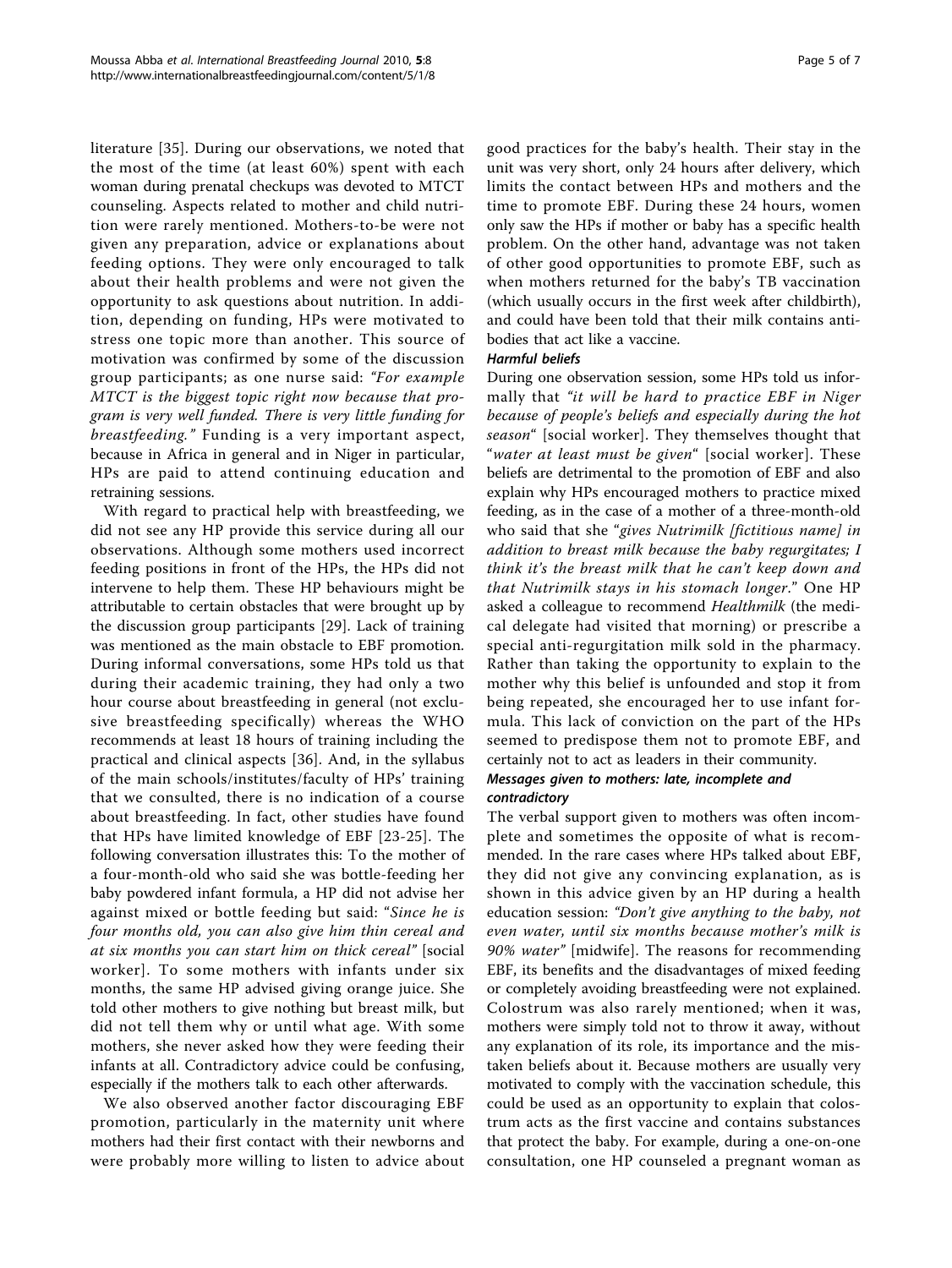<span id="page-5-0"></span>follows: "You must eat until you are satiated so that you are strong enough to push during the delivery; you must also give your first milk to the baby to protect it against disease and not give anything except breast milk for the first six months" [midwife]. However, advising a mother to practice EBF without giving reasons, especially in view of the beliefs prevalent in Niger, is not enough to convince her and does not give her enough information to pass on to her family. The nutritional advice HPs gave was more concerned with supplementary foods that should only be started at the age of six months [[37](#page-6-0)-[40](#page-6-0)]. Besides, HPs often asked the question: "What does the baby eat?" to which the great majority of mothers replied, "cereal" and HPs added: "With breast milk, right?" This suggests that introducing cereal is a good idea. In addition, even mothers who may not be breastfeeding felt obliged to say they were. Also, some HPs continued to repeat the advice given in the child's health booklet, which completely contradicts the EBF recommendation. This official document for monitoring the infant's health and development is out-of-date but is still used in HFs and is a major source of confusion in the information it purveys, especially for mothers who can read.

Our study has several limitations since it does not cover all possible factors for EBF rate stagnation in Niger. First, the recruitment of the participants was on a voluntary basis and the health professionals may have changed their practices since they were being observed. Second, we have not explored in depth some dimensions such as: HPs' knowledge, their beliefs and the mothers' opinions about the EBF promotion, the attitudes and practices of HPs. Third, the results have not been validated with the participants and cannot be generalized as they could be different in the other regions of Niger. Finally, there could be some limitations of, and criticisms leveled against content analysis in qualitative research, including the subjectivity of the researcher [\[30\]](#page-6-0).

#### Conclusion

Despite the limitations mentioned above, we were able to identify and describe the practices of HPs. It must also be underlined that no such field study has been done before in Niger. The field observations showed that in general HPs rarely promote EBF in hospital settings and their practices are inappropriate. They do not discuss EBF systematically. They rarely think of recommending that mothers of infants under six months give only breast milk, sometimes because of a lack of knowledge and time. Most importantly, they never take the time to do any real EBF promotion by clearly explaining to mothers the reasons for and benefits of this recommendation, and also informing them of the risks related

to mixed feeding. Worse still, some HPs do not believe in EBF and encourage the use of breast milk substitutes. Promoting these products in healthcare facilities is a real obstacle to the promotion of EBF and could be a source of confusion for mothers making a decision. However, given the traditional Nigerien practice of introducing different kinds of liquids to newborns right after birth, it is very difficult for mothers to choose to exclusively breastfeed their infants when they are getting contradictory messages or not getting the explanations they need to convince them of the benefits. Our results indicate that it is absolutely vital to train, retrain and inform HPs and supervise their practices regularly. In addition, FRs are a resource that should be developed and organized because they could play an important role in promoting EBF, which would help improve EBF rates.

#### Acknowledgements

We are grateful to the participants and to the Public Health Department of Niger which allowed us to conduct the research in the healthcare facilities of Niamey. This work was supported by a scholarship from the Programme Canadien de Bourse de la Francophonie (2004-2009).

#### Author details

<sup>1</sup>Programme interfacultaire de doctorat en santé communautaire, Faculté des sciences infirmières et Faculté de médecine, Université Laval, Québec City, Canada. <sup>2</sup>BP 13210 Niamey, Niger. <sup>3</sup>Department of Social and Preventive Medicine, Faculty of Medicine, Université Laval, Québec City, Canada. <sup>4</sup> Department of Food Sciences and Nutrition, Faculty of Agriculture and Food Sciences, Université Laval, Québec City, Canada.

#### Authors' contributions

AMA carried out the study including the conception and design, data collection, analysis and interpretation, and wrote the manuscript. MDK was the supervisor of AMA for her doctoral thesis and worked closely with her in preparing the study proposal, supervising the data collection and analysis, and revising the manuscript. AMH was the co-supervisor and worked with AMA and MDK in preparing the study proposal and revising the manuscript. All authors read and approved the final manuscript.

#### Competing interests

The authors declare that they have no competing interests.

Received: 15 July 2009 Accepted: 8 August 2010 Published: 8 August 2010

#### References

- AAP (American Academy of Pediatrics): [Breastfeeding and the use of](http://www.ncbi.nlm.nih.gov/pubmed/15687461?dopt=Abstract) [human milk: policy statement.](http://www.ncbi.nlm.nih.gov/pubmed/15687461?dopt=Abstract) Pediatrics 2005, 115(2):496-506.
- 2. PAHO (Pan American Health Organization): Breastfeeding. IMCI Bulletin 2002, 7.
- 3. Feachem RG, Koblinsky MA: [Interventions for the control of diarrhea](http://www.ncbi.nlm.nih.gov/pubmed/6610496?dopt=Abstract) [diseases among young children: promotion of breast-feeding.](http://www.ncbi.nlm.nih.gov/pubmed/6610496?dopt=Abstract) Bull World Health Organ 1984, 62:271-291.
- 4. Victora CG, Smith PG, Vaughan JP, Nobre LC, Lombardi C, Teixeira AM, Fuchs SM, Moreira LB, Gigante LP, Barros FC: [Evidence for protection by](http://www.ncbi.nlm.nih.gov/pubmed/2886775?dopt=Abstract) [breast-feeding against infant deaths from infectious diseases in Brazil.](http://www.ncbi.nlm.nih.gov/pubmed/2886775?dopt=Abstract) Lancet 1987, 2:319-322.
- 5. Huttly SRA, Morris SS, Pisani V: [Prevention of diarrhoea in young children](http://www.ncbi.nlm.nih.gov/pubmed/9185369?dopt=Abstract) [in developing countries.](http://www.ncbi.nlm.nih.gov/pubmed/9185369?dopt=Abstract) Bull World Health Organ 1997, 75:163-174.
- 6. Kramer MS, Chalmers B, Hodnett ED, Sevkovskaya Z, Dzikovich I, Shapiro S, Collet JP, Vanilovich I, Mezen I, Ducruet T, Shishko G, Zubovich V, Mknuik D, Gluchanina E, Dombrovskiy V, Ustinovitch A, Kot T, Bogdanovich N,